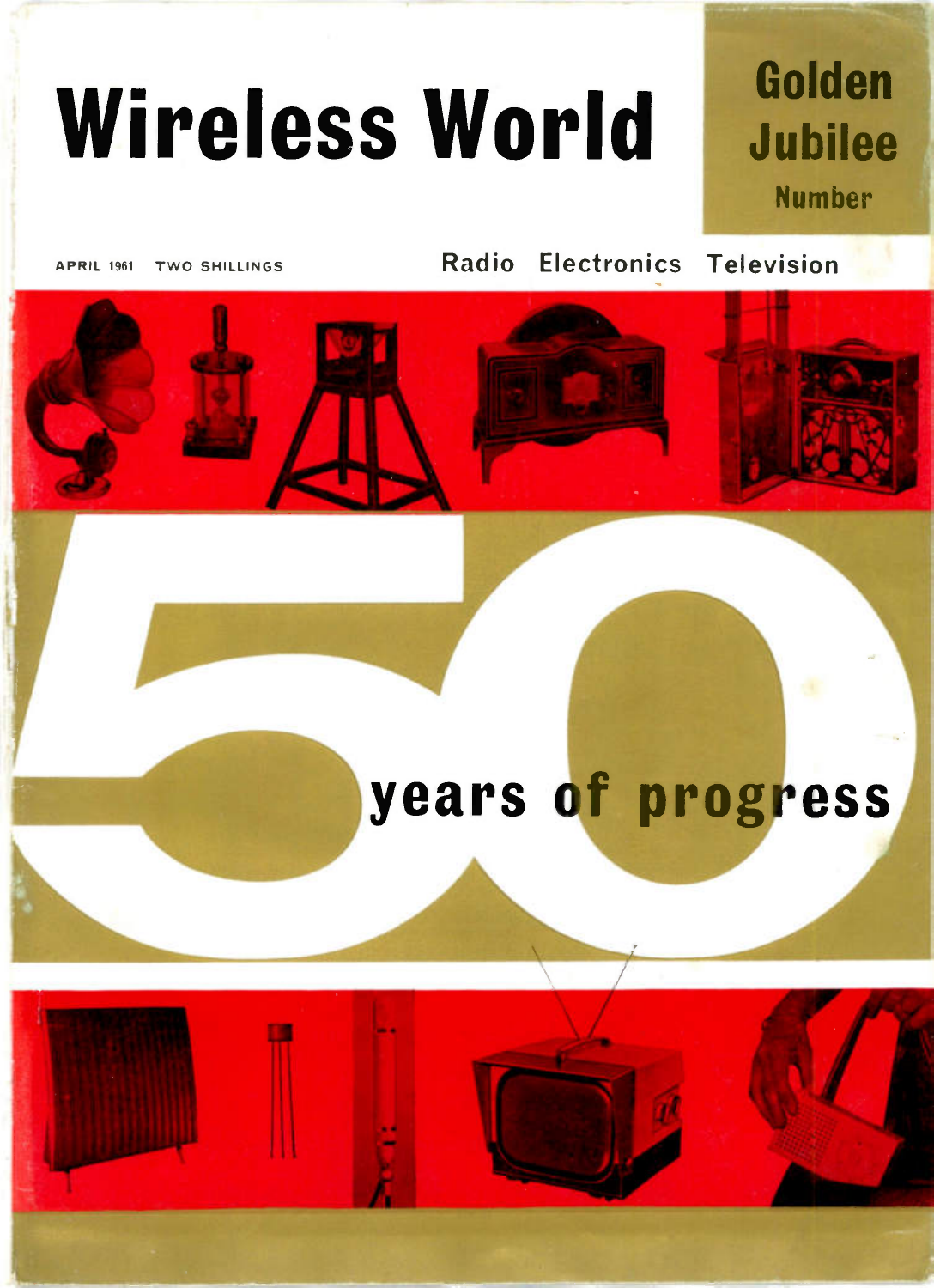## Wireless World

#### ELECTRONICS, RADIO, TELEVISION

#### AP RIL 1961

Managing Editor: HIGH S. POCOCK, m.I.E.E Editor: F. L. DEVEREUX, E.se. Assistani Editor: R. W. BARNARD VOLUME 67 No 4. PRICE: TWO SHILLINGS FIFTY-FIRST YEAR OF PUBLICATION 155 Editorial Comment 156 Since the Wireless World Began 185 Low-cost Stereo Amplifier--1 By E. Jeffery 191 International Semiconductor Symposium 192 Letters to the Editor 194 Paris International Sound Festival 196 Elements of Electronic Circuits  $-24$  By J. M. Peters 198 World of Wireless 200 News from Industry 201 Personalities 203 Fifty Years' Research in Radio Wave Propagation By R. L. Smith-Rose 208 Manufacturers' Products 210 Technical Notebook 211 International Electronic Components Show 213 Response Curves and Tone Quality By M. G. Scroggie 217 Some Thoughts on Inductance By Thomas Roddam 220 Short-wave Conditions 221 Multivibrator Design 225 Negative Feedback and Non-Linearity 231 Amateur Teleprinting 232 Unbiased 234 Random Reflections 236 April Meetings By R. C. Foss and M. F. Sizmur By "Cathode Ray" By A. C. Gee By " Free Grid" By " Diallist " Ilife Electrical Publications Ltd. Managing Director: H. S. Pocock, m.I.F.E. Dorset House, Stamford Street, London, S.E.1 Please address to Editor, Advertisement Manager, or Publisher as appropriate

ZIlife Electrical Publications Ltd. 1961. Per mission in writing fro m the Editor must first be obtained before letter press or illustrations are reproduced from this journal. Brief abstracts or comments are allowed provided acknowledgment to the journal is given.

ĭ

PUBLISHED MONTHLY (4th Monday of preeeding month). Telephone: Waterloo 3333 (65 lines). Telegrams: " Ethaworld. London-SE1." Annual Sub criptions: Home and Overseas, £1 15s. Od. Canada and U.S.A., \$5.00. Second-class mail privileges authorized at New York, N.Y. BRANCH OFFICES: BIRMINGHAM: King Edward House, New Street, 2. Telephone: Midland 7191. CO*VENTRY:* 8-10 Corpor tion Street. *Telephone:* Coventry 25210. *GLASGOW:* 62, Buchanan Street, C.1, *Telephone:* Central<br>1265-6. *MANCHESTER:* 260, Deansgate, 3. *Telephone:* Blackfriars 4412, NEW YORK OF Telephone: Digby 9-1197.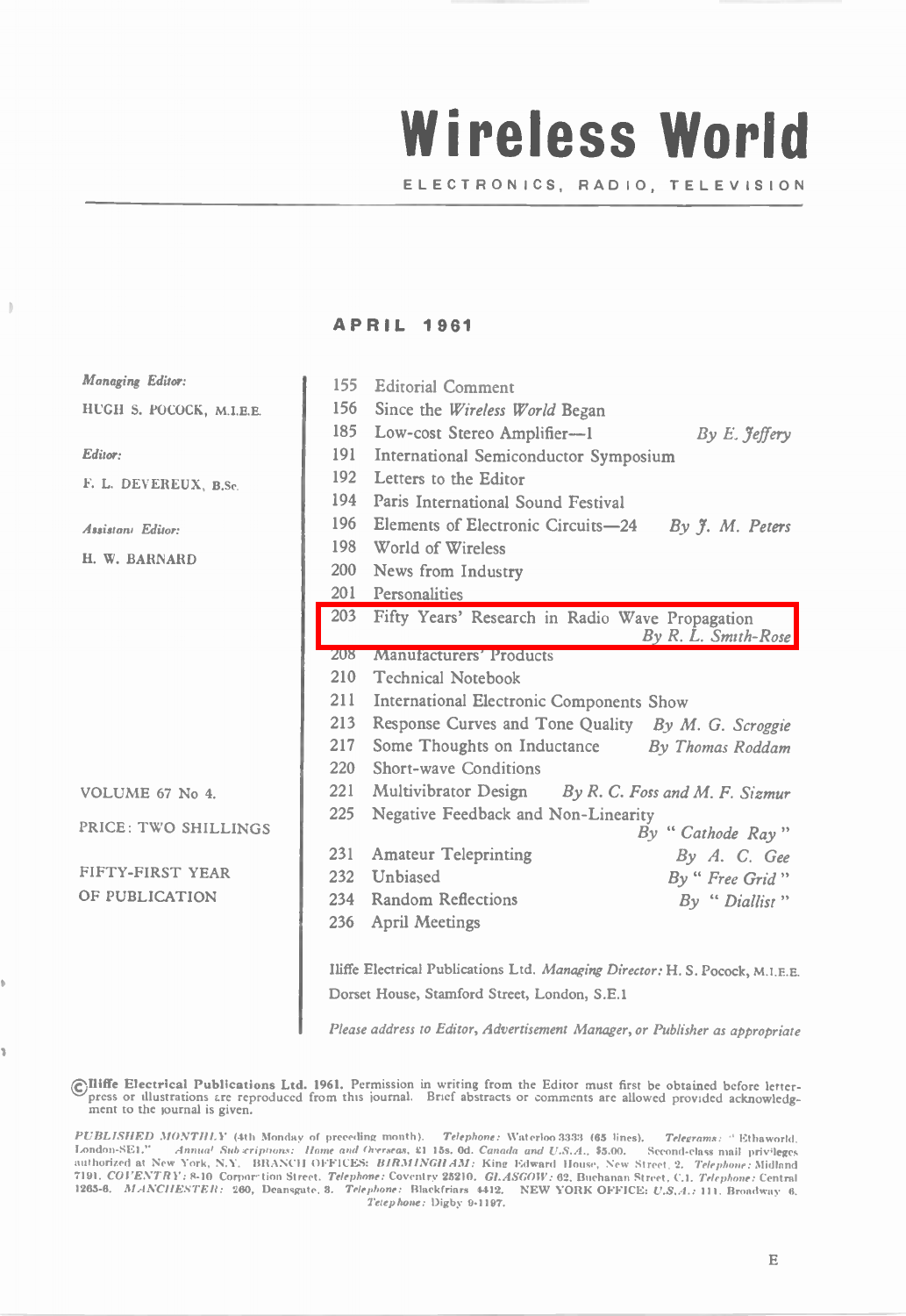### RADIO WAVE PROPAGATION

BY R. L. SMITH-ROSE,\* C.B.E., D.Sc., F.C. G.I., F.I.R.E., M.I.E.E.

HILE in 1911 great achievements had been attained in the practical developments of wireless telegraphy, there was little understanding of the manner in which the electromagnetic or radio waves involved travelled over the earth's surface; and particularly as to how it came about that these waves, which normally travel in straight lines, could bend round the spherical earth.

This was brought out very clearly in a lecture given by G. Marconi before the Royal Institution on 2nd June, 1911. The folowing extract is taken from the report of this lecture in the July, 1911, issue of the Marconigraph, a journal which was incorporated in the Wireless World less than two years later (April, 1913).

"Although we have—or believe we have—all the data necessary for the satisfactory production and reception of electric waves, we are yet far from possessing any very exact knowledge concerning the conditions governing the transmission of these waves through space especially over what may be termed long distances. Although it is now easy to design, construct and operate stations capable of satisfactory commercial working over distances up to 2,500 miles, no clear explanation has yet been given of many absolutely authenticated facts concerning these waves.

Later on in the same lecture, Marconi said:

"Although the mathematical theory of electric wave propagation through space was worked out by Clerk Maxwell more than fifty years ago, and notwithstanding all the experimental evidence obtained in laboratories concerning these waves, yet so far we understand but incompletely the true fundamental principles concerning the manner of propagation of the waves on which wireless telegraph transmission is based."

Such statements, based on experimental measurements, aroused great interest since it had hitherto been considered that the electromagnetic waves involved travelled over the surface of the earth. The attenuation of the waves was less over sea than over land owing to the much greater electrical conductivity of salt water. W. Duddell and J. E. Taylor had shown in 1905 that for distances up to about 60 miles, the signal strength of radio waves was nearly inversely proportional to the distance between transmitter and receiver. But for distances beyond 100 or 200 miles, it was found by other investigators that signal strength decreased more rapidly; and L. W. Austin and L. Cohen obtained better agreement between calculated and measured signal strength by adding an exponential factor, involving both distance and wavelength, to the inverse distance relationship . Although this "Austin-Cohen formula " was used for several years by radio design engineers as a convenient practical guide, it was soon found to have serious limitations. The most important of

• President of the International Scientific Radio Union (U.R.S.I.).

these was the discovery that at distances greater than a few hundred miles, the strength of received signals varied from day to night: for the wavelengths and conditions then in use, the signal strength was usualy greater, but more variable, by night than by day.

The first systematic discussion of th:se phenomena is also recorded in the issues of the Marconigraph for September to November, 1912, particularly by Drs. W. H. Eccles and J. A. Fleming, both of whom were closely associated with Marconi in his pioneer development of wireless communication. What was termed "The Efect of Daylight upon Radiotelegraphic Waves" became an active subject of discussion; and H. J. Round was the leading Marconi engineer who, with K. W. Tremellen, made many systematic measurements of the changes in signal strength over short and long distances due to the passage of the sunrise and sunset boundaries across the path. (See Fig. 1.)

At the 1912 Dundee meeting of the British Association Professor Fleming opened a discussion on the subject of "Unsolved Problems of Wireless Telegraphy," which was published in the Marconigraph for October, 1912. From the theoretical contributions made by Professors J. W. Nicholson and A. Somerfield, it became clear that difraction alone could not account for the transmission of waves round the surface of the earth to the extent that had



Fig. I. Measurements of strength of signals and atmospheric noise mode at Chelmsford in July 1911. (a) The upper curves relate to the reception of signals from Clifden and Glace Bay. (b) Observations of the number of atmospherics per minute which produced peak voltages of 3(L), 6(M) and 12(N) respectively. Note the effect of day and night conditions on both signals and atmospherics.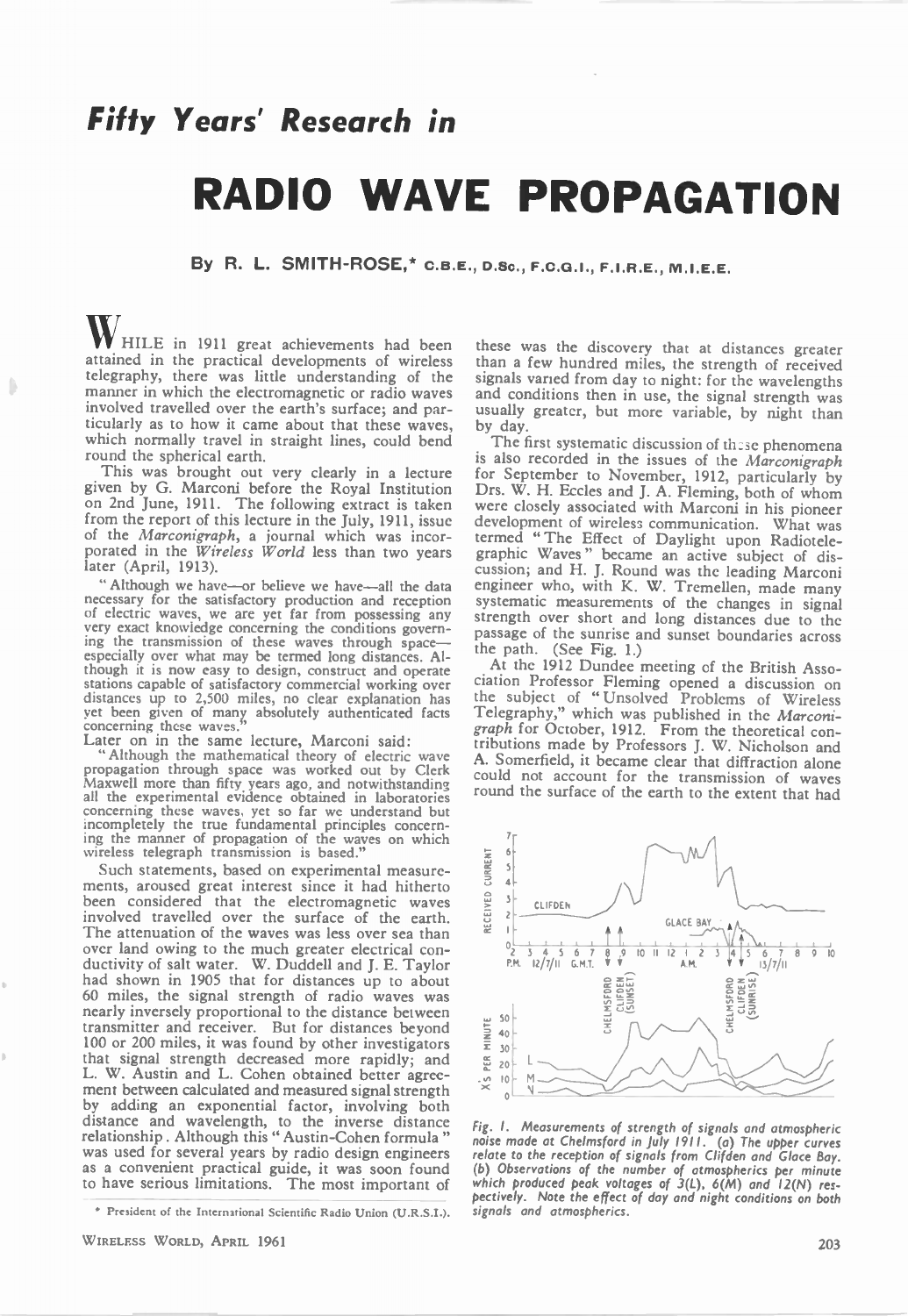already been demonstrated. Having regard to the long waves used, however, 6 km or more, and the diference in conductivity between land and sea, it was still necessary to consider the ground wave propagation phenomena up to moderate distances.

It was in the course of this discussion that the efect of sunlight on the propagation of radio waves was emphasized by Dr. Eccles; and he described in some detail his study of the possibilities of an ionized layer in the atmosphere acting as a reflector of radio waves as first suggested by Oliver Heaviside in 1900. With a further contribution from Professor A. E. Kennelly at the British Association discussion, the foundations were laid of an understanding of the characteristics of an ionospheric shell surrounding the earth and which, subject to variations in time and place due to the influence of solar radiation, could reflect upgoing radio waves back towards the earth's surface.

#### International Collaboration

It was clear from this meeting (in 1912) that progress in investigating the complex phenomena involved could best be achieved by forming a committee or similar body comprising both theoretical and practical workers in the subject. It is therefore significant that in the following year a meeting was held in Brussels to discuss the formation of an international committee to organize and conduct scientific experiments in wireless telegraphy. A reunion was held in Brussels in April, 1914, at which a programme of scientific measurements was drawn up and discussed in some detail. This included observations of the variations in signal strength received in diferent directions and at various distances from the transmitter; and also simultaneous measurements of the strength of atmospheric disturbances in diferent places.

This body became the International Scientific Radio Union (U.R.S.I.), which held its first meeting in Brussels in 1922, and its XIIIth General Assemblyt in London in September, 1960. During its nearly forty years of existence, the work of U.R.S.I. has covered a range of scientific subjects, such as standards of radio measurements and their application to wave propagation and radio noise, for the study of which on a world-wide scale, international co-operation is not only a great advantage, but indeed a necessity. In addition to pursuing scientific research on radio matters, U.R.S.I. has, for the past thirty years or more, colaborated with the International Radio Consultative Committee (C.C.I.R.) on many problems of mutual interest, particularly those concerned with the design and operation of long-distance communication circuits. It is natural to find that this co-operation is actively continuing in connection with the more recent problems of radio astronomy and communication to and from vehicles in space.

#### The Ionosphere and Round-the-world **Transmission**

It was not until 1925 that the first experiments which demonstrated the existence of the Kennelly-Heaviside layer were made by Sir Edward Appleton and his co-workers using the Bournemouth trans-



Fig. 2. (a) Paths of direct and indirect waves from transmitter to receiver; and the measured—or virtual-height of reflection of the indirect wave. (b) Interference fringes in received signal due to ground and ionospheric waves, as the frequency of the transmitter is varied over a small range. The ratio of the number of signal maxima to the change of frequency gives the diference in time of arrival of the two signals, and so the height of reflection of the indirect wave. (c) Echoes of transmitted pulses after reflection from the lower (E) and upper (F) ionized regions: and also of an echo of a pulse which has been twice reflected from F with an intermediate reflection at the ground.

mitter of the B.B.C. By changing the frequency of this station, the strength of the received signal was found to vary, indicating an interference pattern such as would be produced by two sets of arriving waves, one travelling along the ground and another coming down after reflection at the ionized layer. (See Fig. 2 (a) and (b).) Confirmatory evidence was found by comparing the signal variations obtained when receiving on a loop and vertical aerial. An alternative method was used by R. L. Smith-Rose and R. H. Barfield, who compared the strength of signal from a transmitting station received simultaneously on a loop and vertical aerial. All these experiments indicated that the radio waves usedabout 300m in wavelength —were reflected from an ionized layer at a height of about 100 km. Almost concurrently with this work G. Breit and M. A. Tuve used a pulse technique to measure directly the time interval between the arrival of the pulses travelling along the ground and those which arrived later after travelling up to the ionized layer and down to the receiving station. (See Fig. 2 (c).) A year or two later, by using shorter wavelengths, Appleton and his co-workers showed that at certain times the radio waves could penetrate the first reflecting (or E) region and be reflected from an upper region, termed F, at a height of some 400 or 500 km.

t A brief account of this meeting was given in Wireless World, January 1961, p. 10.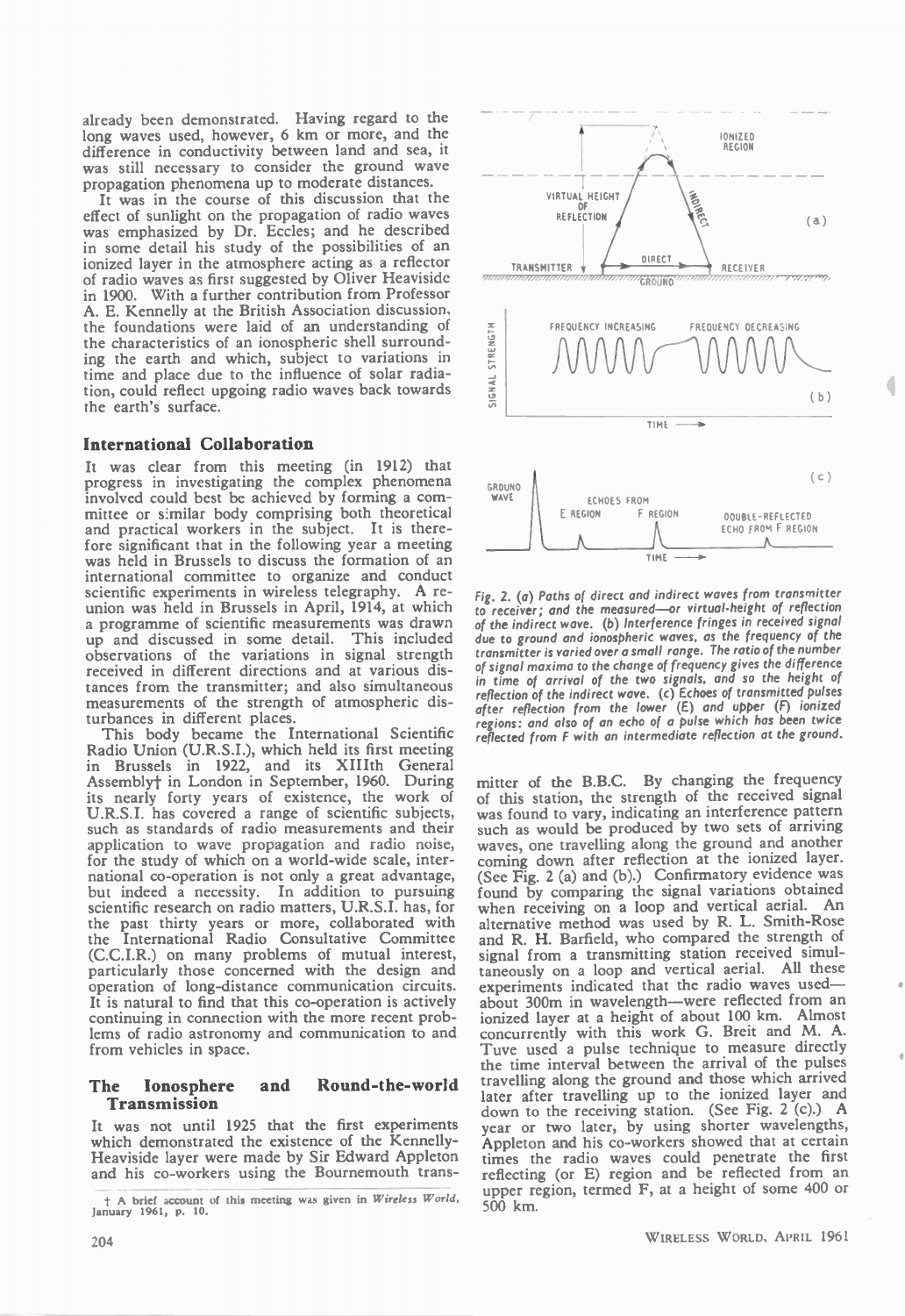These pioneer experiments and discoveries provided, first the complete explanation of the manner in which radio waves can travel right round the earth by successive reflections between the earth and the upper atmosphere; and, secondly, the basis of the subsequent exploration of the physical characteristics of our upper atmosphere which has been in progress for the past thirty years or more. Ionospheric observatories have come into operation for measuring the height and density of ionization of the various reflecting regions, and the manner in which these change from day to night and from summer to winter. The installation of such observatories has gradually spread throughout the world, to over 250 which were in operation on a regular and systematic basis during the International Geophysical Year of 1957-58.

As a result of the international collaboration obtained under the auspices of U.R.S.I. observations made in diferent parts of the world are freely exchanged, so that national laboratories can prepare charts showing the state of ionization in the upper atmosphere all over the world. Based on data accumulated in this way, over one or more solar cycles of 11 years duration, accurate forecasts can now be made of the ionospheric conditions to be expected up to six months in advance.

Concurrently with this observatory work on conditions at vertical incidence, continuous studies have been made on the transmission of radio waves over oblique incidence paths at distances from a few hundred up to several thousand miles between sending and receiving stations. In this way, a detailed and fairly accurate knowledge has become available for use in the design and operation of long-distance radio communication services throughout the world. The frequencies or wavelengths to be used for such services can be selected in advance according to the time and geographical location of operation, and systematic planning can take place to deal with the diurnal fluctuations in ionospheric conditions as well as with the longer-term variations which follow the solar cycle.

#### Radar Technique and Back-scatter

It is well known that the use of pulse transmission and receiving technique formed the basis of the development of radar for detecting and locating ships, aircraft and geographical features. It seemed only just, therefore, that research workers concerned with the exploration of the ionosphere should take advantage of advanced and powerful radar techniques for their continued investigations. Following earlier work by T. L. Eckersley on the scattering —as distinct from reflection —of radio waves from ionospheric clouds or regions, E. D. R. Shearman used a high-power radar transmitter to direct a beam of waves horizontally. The waves after reflection from the ionosphere reached the earth's surface at some one or two thousand miles from the transmitter. Some of the energy of the waves was scattered backwards, and after a second reflection at the ionosphere was detected at a receiver alongside or incorporated with the transmitter. From a measurement of the time taken for the pulses of radio waves to travel to and from the sending station, the path of the waves was determined. Furthermore observations made on various frequencies soon showed the characteristics of the ionosphere at the distant

WIRELESS WORLD, APRIL 1961

reflecting region. By suitably rotating the aerial system, the beam of waves was made to scan the horizon, and in this way the conditions in the ionosphere all round the observing station could be explored at ranges up to 7,000 miles or so. This technique has proved to be a powerful tool not only for the scientist investigating the ionosphere all round him, but it also enables the radio operator of a long-distance circuit to determine from time to time the best and most suitable frequencies to use in the prevailing circumstances.

#### Propagation at V.H.F.

In general, radio communication services which make use of ionospheric propagation are confined to frequencies below 30 Mc/s (wavelengths above 10 metres): although it has long been known that under appropriate conditions the density of ionization in the ionosphere is at times suficient to support the transmission of radio waves within the band 30 to 50 Mc/s. But experience has shown that this type of transmission is comparatively rare and ineficient with normal transmitter powers and receiver sensitivities. To obtain anything approaching a regular service, it is necessary to use the scattering of the waves at the ionosphere which, on account of the weakness of the resulting signals, entails the use of very high power and concentrated beams of radiation. This technique is, however, used in certain "ionospheric scatter" services where the utmost reliability is necessary at all times, irrespective of economy and eficiency.

The main use of the v.h.f. band between 30 and 300 Mc/s (wavelengths 1 to 10 m) is, however, for the localized services involved in broadcasting, television, police and private mobile services, and certain types of beacon and navigational aids mainly perhaps, for aircraft services. These services as used today, are based on the knowledge obtained in research on the propagation of such waves over the past thirty years or so. The subject here is broadly divisible into two parts. First, a study of the electrical characteristics and the physical features of the earth's surface, which mainly determine the transmission of the waves to short distances broadly within the horizon as seen from the sending aerial. Secondly, and particularly at the longer distances beyond the horizon, the strength of the waves arriving at the receiver may be afected to a varying extent by the bending of the waves due to the refractive index gradient in the atmosphere. This refractive index gradient is determined by the temperature, pressure, and more especially, the humidity of the atmosphere, and so the extent to which the waves are bent is very dependent on the weather conditions prevailing over the transmission path.

But considering the shorter-range phenomena first, in order to extend the horizon and so the service of a transmitting station, it is usual to elevate the aerial of the latter as much as possible. It then becomes clear that there are two paths by which the waves can travel towards the receiver. One of these is directly through the air from transmitting to receiving aerial: while the other path involves reflection from the ground, the inverse of reflection from the upper atmosphere. The resulting signal at the receiver is the combination of these two sets of waves, which are usually out-of-phase in practice, and result in the signal strength being inversely propor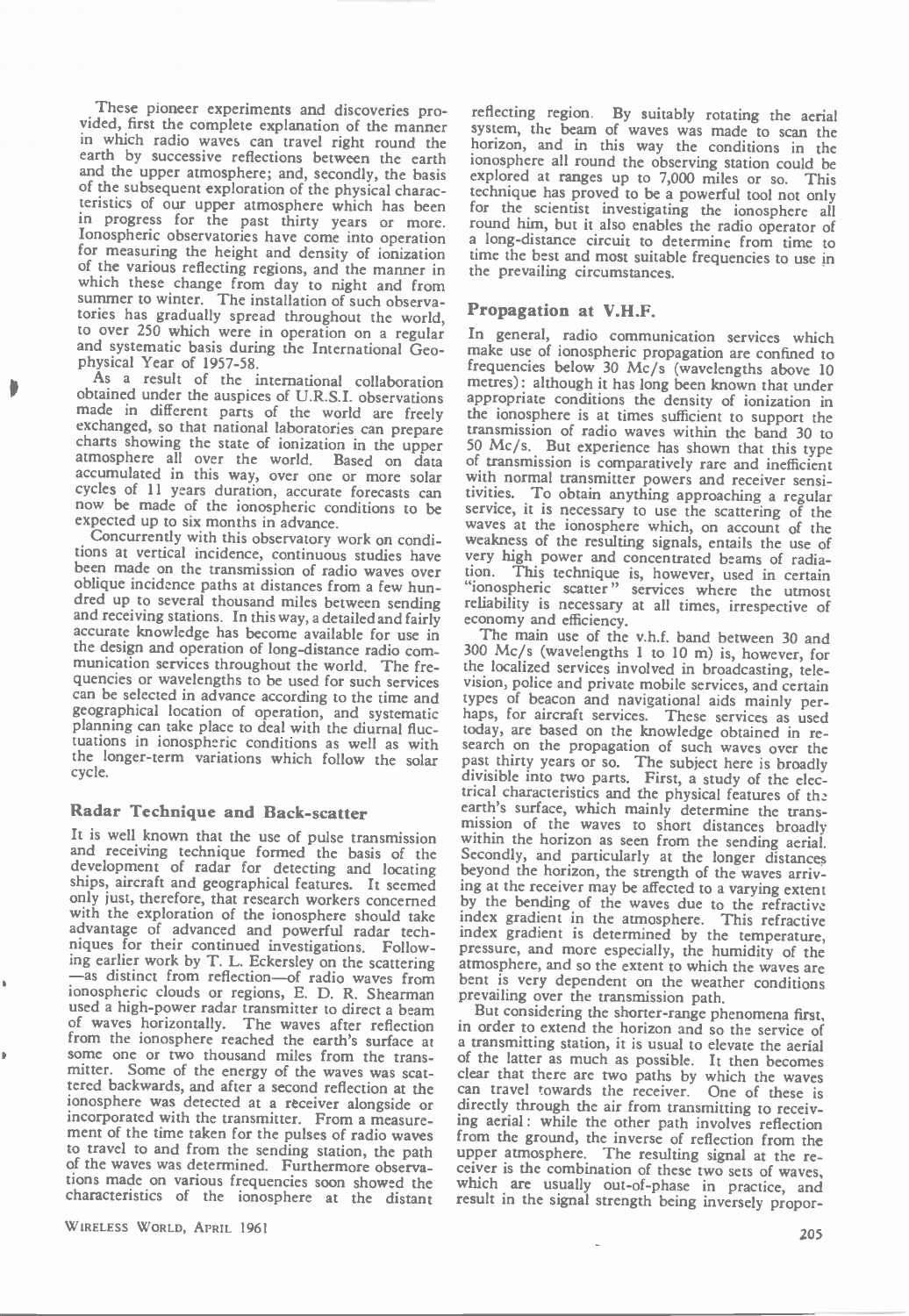tional to the square of the distance between sending and receiving stations. There are, of course, wide variations in practice from this simple law, mainly due to the efect of obstacles such as hills and buildings in the path of the ground reflected waves.

Next, as already suggested, the direct waves which travel through the air may be subject to bending which may result in their being propagated appre-<br>ciably beyond the horizon. As a result the "serciably beyond the horizon. As a result the vice area<sup>"</sup> of such a transmitting station is increased beyond the limits of the optical horizon, albeit the extended range is variable and dependent upon the prevailing atmospheric conditions. For practical purposes, in such cases as broadcasting and television services, measurements are made over long periods of time and in various parts of the world to obtain suficient data to express the results on a statistical basis. An example of the application of this type of study is shown in Fig. 3 which is reproduced from a recommendation of the C.C.I.R. in 1959, setting out the field strengths likely to be received at various distances beyond the horizon for typical proportions of the time of observation. Such information is of direct importance to designers of broadcasting services, and assists them to determine the minimum separation in distance necessary between stations operating in the same frequency channel to secure comparative freedom from any specified degree of mutual interference.

#### Future Research in Radio Wave Propagation

A general view of the trend of future scientific research in this subject of radio wave propagation can be obtained from the conclusions and recommendations of the various Commissions of U.R.S.I. concerned with this subject. In the first place interest in the propagation of waves through the lower atmosphere is not confined to those concerned with communications. As Commission I indicated, the measurement of standards of frequency and time has become so precise that it is very important to know what changes in phase of both low and very low frequency waves occur over various transmission paths. Furthermore, since both light and radio waves are used in geodetic surveying, it is important to standardize the formulæ used for calculating the re-



Fig. 3. Frequency range: 40 to 600Mc/s. Values of fieldstrength for 50% of locations for IkW radiated power by a half-wave dipole with vertical or horizontal polarization<br>exceeded for I%, I0%, and 50% of the time. (The dashed portions of the curves are less reliable than the portions shown .n full lines.)

fractive index of the air at the working frequencies.

Commission II, dealing with propagation through the troposphere, pointed out that, while further quantitative studies were required to elucidate the statistical facts of propagation beyond the horizon, it was also important to investigate the fine structure of irregularities in the atmosphere. The latter become of increasing importance in connection with the absorption and scattering in the atmosphere at centimetre and millimetre wavelengths. Also, since many of the frequencies likely to be used in space research are susceptible to tropospheric influences, the importance of the efects of these should be examined.

With regard to the propagation of waves through the ionosphere, a subject concern to Commission II, the great co-operative work carried out during the International Geophysical Year (1957-58) has been described in previous publications.§ At last year's General Assembly of U.R.S.I. it was noted that several scientific unions, including the International Committee on Geophysics, were organizing a Sunspot Minimum Programme to be conducted during 1964-65 as a companion enterprise to the I.G.Y. which, as is well known, took place during<br>a period of maximum solar activity. The results a period of maximum solar activity. of this international efort should do much to elucidate some of the outstanding features in our knowledge of the ionosphere, which by 1965 will have been the subject of study by radio scientists for over forty years. By this date also, it may be anticipated that the use of rockets and artificial earth satellites will also have appreciably added tc our knowledge of the upper reaches of the ionosphere, which it has so far been difficult to explore by radio waves sent up from ground stations.

Fifty years ago, Marconi engineers and others were recording the number of atmospherics-or X's as they were then termed—which produced a certain voltage across the receiver terminals (see Fig. 1). This study of "Radio Noise of Terrestrial Origin to use the present title of Commission IV of U.R.S.I. —has continued ever since on a continually increasing scale all over the world. The number and variety of the various types of noise which produce an audible or detectable response on modern sensitive receivers is now so great that it was decided at the recent General Assembly of U.R.S.I. to draw up an agreed terminology of the subject. Terrestrial Noise comprises those natural electromagnetic disturbances which originate in the earth's atmosphere, and there appear to be four recognizable classes of such noise:

(i) Atmospheric noise which originates in natural electrical discharges below the ionosphere, and which travels to the receiver by the normal paths of propagation between the earth and the lower boundary of the ionosphere.

(i) Ionospheric noise which originates in the ionosphere and is usually associated with magnetic disturbances.

(ii) Whistlers which are a form of terrestrial noise, originating in electrical discharges in the lower atmosphere, and which are propagated through the ionosphere along dispersive paths. The whistler type of noise when heard at a receiver is characterized by one or more components of the nature of gliding tones, which descend in frequency through the audible range in a period ranging from a fraction of a second to several seconds.

S See, for example, Wireless World, February 1960, pp. 52-58.